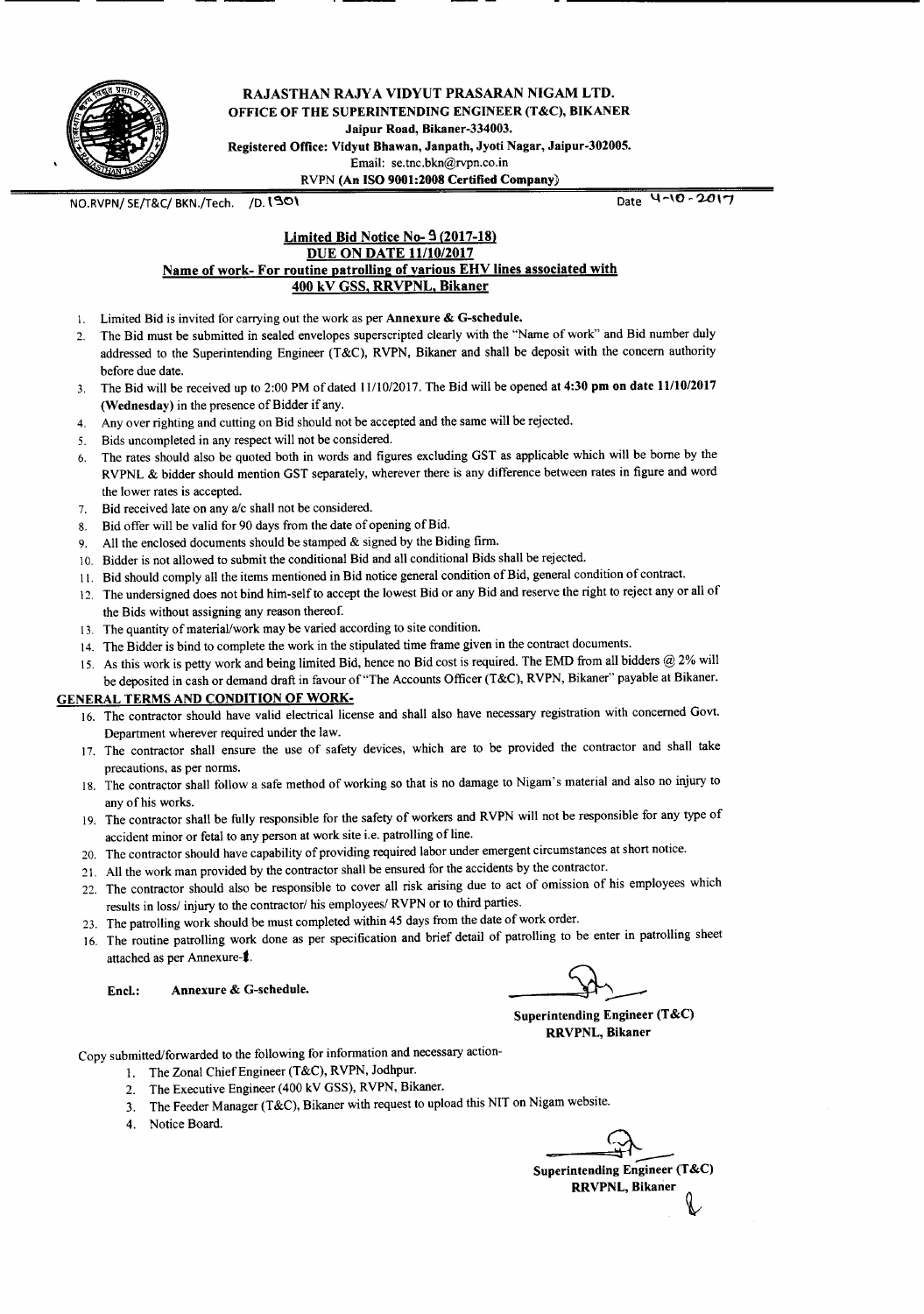# **G-Schedule**

# NAME OF WORK- Routine EHV Line Patrolling of various 400 kV S/C & D/C LINES associated with 400 kV GSS, RVPN, Bikaner.

# Ref.: BSR No. RVPN/SE (Contracts-II)/XEN-4/F./D. 45 Jaipur Dated 21.04.2017.

| Code | Description of material                                                                                                                                                                                                                                                                                                                                                                                                                                                                                                                                                                                                                                                                                                                                                                                                                                                              | Unit                                          | Qty.<br>(in Km)                                                                               | Remark                                                                              |                                                                          |  |  |  |  |  |  |  |  |
|------|--------------------------------------------------------------------------------------------------------------------------------------------------------------------------------------------------------------------------------------------------------------------------------------------------------------------------------------------------------------------------------------------------------------------------------------------------------------------------------------------------------------------------------------------------------------------------------------------------------------------------------------------------------------------------------------------------------------------------------------------------------------------------------------------------------------------------------------------------------------------------------------|-----------------------------------------------|-----------------------------------------------------------------------------------------------|-------------------------------------------------------------------------------------|--------------------------------------------------------------------------|--|--|--|--|--|--|--|--|
| 7.0  | <b>Maintenance of EHV Lines</b>                                                                                                                                                                                                                                                                                                                                                                                                                                                                                                                                                                                                                                                                                                                                                                                                                                                      |                                               |                                                                                               |                                                                                     |                                                                          |  |  |  |  |  |  |  |  |
| 7.1  | Routine Patrolling of lines and report submission:<br>Routine Patrolling/Inspection of 400 kV/220 kV/132 kV lines<br>including detailed inspection with binocular (to be arranged by<br>Contractor). The inspection/checking is to be done as per<br>direction/instructions in the erstwhile RSEB Maintenance Manual for<br>Transmission Lines which includes checking of the following.<br>Towers & structures, their foundations, revetment, earthing,<br>a)<br>tower members, nuts and bolts, etc.<br>Conductors and earth wire and their accessories/hardware.<br>b)<br>Horizontal & Vertical clearance of conductors.<br>c)<br>A report of the patrolling/inspection is to be prepared in the Performa<br>prescribed in the above manual/ISO documents (Patrolling Sheet).<br>Transport and halting arrangement as required shall be made by the<br>Contractor at his own cost. | Per<br>route<br>Km                            | 232 Km                                                                                        | 214.00                                                                              | 49648.00                                                                 |  |  |  |  |  |  |  |  |
|      |                                                                                                                                                                                                                                                                                                                                                                                                                                                                                                                                                                                                                                                                                                                                                                                                                                                                                      |                                               | Total of 7.1                                                                                  | 49648.00                                                                            |                                                                          |  |  |  |  |  |  |  |  |
| 7.6  | CUTTING OF TREES INCLUDING CUTTING OF TRUNKS,<br><b>BRANCHES AND REMOVAL OF STUMPS:</b><br>Cutting of trees including cutting of trunks, branches and removal of<br>stumps and roots, refilling, compaction of backfilling and stacking of<br>serviceable material by manual means with all lifts.<br>Girth up to 300 mm.<br>i)<br>Girth above 300 mm to 600 mm.<br>$\mathbf{ii}$<br>iii) Girth above 600 mm to 900 mm.<br>iv) Girth above 900 mm to 1800 mm.<br>Girth above 1800 mm to 2700 mm.<br>v)<br>vi) Girth above 2700 mm to 4500 mm.<br>vii) Girth above 4500 mm.                                                                                                                                                                                                                                                                                                           | No.<br>No.<br>No.<br>No.<br>No.<br>No.<br>No. | 10<br>10 <sup>°</sup><br>10<br>10 <sup>°</sup><br>10 <sup>°</sup><br>$\Omega$<br>$\mathbf{0}$ | 48.00<br>102.00<br>176.00<br>351.00<br>674.00<br>1036.00<br>3059.00<br>Total of 7.6 | 480.00<br>1020.00<br>1760.00<br>3510.00<br>6740.00<br>0<br>0<br>13510.00 |  |  |  |  |  |  |  |  |
|      | 63158.00<br>Grand Total (Total of $7.1 + 7.6$ )                                                                                                                                                                                                                                                                                                                                                                                                                                                                                                                                                                                                                                                                                                                                                                                                                                      |                                               |                                                                                               |                                                                                     |                                                                          |  |  |  |  |  |  |  |  |
|      | Rs. Sixty Three Thousand One Hundred Fifty Eight Only                                                                                                                                                                                                                                                                                                                                                                                                                                                                                                                                                                                                                                                                                                                                                                                                                                |                                               |                                                                                               |                                                                                     |                                                                          |  |  |  |  |  |  |  |  |

Rate quoted ........% below / above of BSR 2017.

Quoted amount in figure .

Quoted amount in words.

.<br>Hm  $\times$  $F$   $N$ <sup>1</sup> 4 $\infty$   $\mu\nu$ *G* $\cdot$ *x* ~~

E:\400 Bikaner\Limited Tender forLine Maintenance at 400 KV GSS Bikaner 4.10.2017.doc